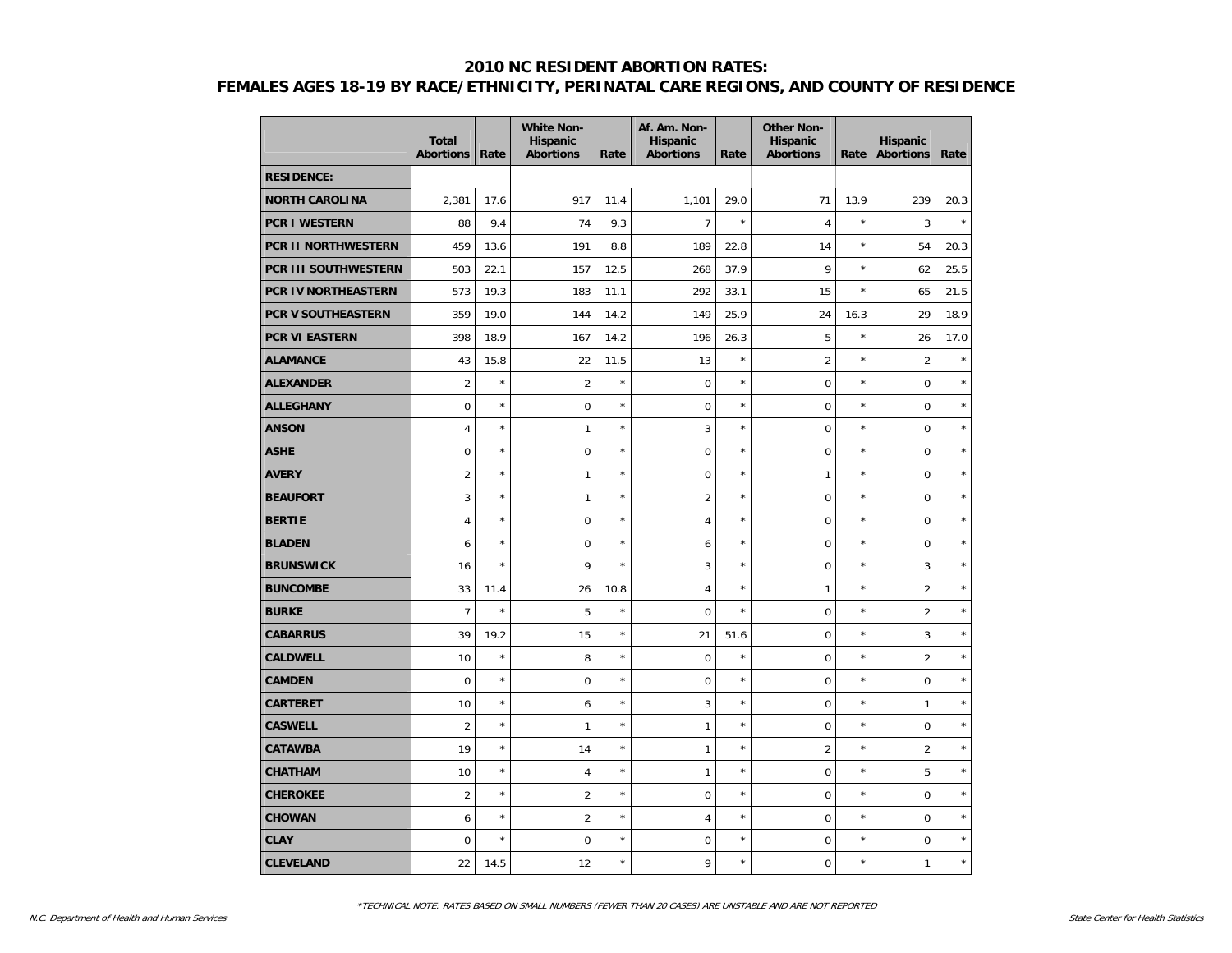|                   | <b>Total</b><br><b>Abortions</b> | Rate    | <b>White Non-</b><br><b>Hispanic</b><br><b>Abortions</b> | Rate    | Af. Am. Non-<br>Hispanic<br><b>Abortions</b> | Rate       | <b>Other Non-</b><br><b>Hispanic</b><br><b>Abortions</b> | Rate       | Hispanic<br><b>Abortions</b> | Rate    |
|-------------------|----------------------------------|---------|----------------------------------------------------------|---------|----------------------------------------------|------------|----------------------------------------------------------|------------|------------------------------|---------|
| <b>COLUMBUS</b>   | 11                               | $\star$ | 5                                                        | $\star$ | 5                                            | $\star$    | 1                                                        | $\star$    | $\mathbf 0$                  |         |
| <b>CRAVEN</b>     | 23                               | 18.4    | 11                                                       | $\star$ | 10                                           | $\star$    | $\mathbf 0$                                              | $\star$    | $\mathbf{1}$                 | $\star$ |
| <b>CUMBERLAND</b> | 138                              | 29.0    | 42                                                       | 21.4    | 75                                           | 34.3       | $\overline{2}$                                           | $\star$    | 15                           | $\star$ |
| <b>CURRITUCK</b>  | 3                                | $\star$ | 3                                                        | $\star$ | $\mathbf 0$                                  | $\star$    | $\mathbf 0$                                              | $\star$    | $\pmb{0}$                    | $\star$ |
| <b>DARE</b>       | 12                               | $\star$ | 9                                                        | $\star$ | $\mathbf{1}$                                 | $\star$    | $\mathbf 0$                                              | $^{\star}$ | $\overline{2}$               | $\star$ |
| <b>DAVIDSON</b>   | 23                               | 12.7    | 13                                                       | $\star$ | 6                                            | $\star$    | $\mathbf 0$                                              | $\star$    | $\overline{4}$               | $\star$ |
| <b>DAVIE</b>      | $\mathbf{1}$                     | $\star$ | $\mathbf 0$                                              | $\star$ | $\mathbf 0$                                  | $\star$    | $\mathbf 0$                                              | $\star$    | $\mathbf{1}$                 | $\star$ |
| <b>DUPLIN</b>     | 13                               | $\star$ | 6                                                        | $\star$ | 6                                            | $^{\star}$ | $\mathbf 0$                                              | $\star$    | $\mathbf{1}$                 | $\star$ |
| <b>DURHAM</b>     | 111                              | 24.4    | 10                                                       | $\star$ | 85                                           | 34.5       | 3                                                        | $^{\star}$ | 10                           | $\star$ |
| <b>EDGECOMBE</b>  | 13                               | $\star$ | $\overline{2}$                                           | $\star$ | 10                                           | $\star$    | $\mathbf 0$                                              | $\star$    | $\mathbf{1}$                 | $\star$ |
| <b>FORSYTH</b>    | 111                              | 19.5    | 34                                                       | 12.7    | 61                                           | 27.2       | $\mathbf 0$                                              | $^{\star}$ | 10                           | $\star$ |
| <b>FRANKLIN</b>   | 18                               | $\star$ | 9                                                        | $\star$ | $\overline{7}$                               | $^{\star}$ | $\mathbf 0$                                              | $\star$    | $\overline{2}$               | $\star$ |
| <b>GASTON</b>     | 58                               | 22.2    | 33                                                       | 17.5    | 18                                           | $^{\star}$ | $\mathbf{1}$                                             | $\star$    | $\overline{4}$               | $\star$ |
| <b>GATES</b>      | 3                                | $\star$ | 3                                                        | $\star$ | $\mathbf 0$                                  | $^{\star}$ | $\mathbf 0$                                              | $\star$    | $\pmb{0}$                    | $\star$ |
| <b>GRAHAM</b>     | $\mathbf 0$                      | $\star$ | $\mathbf 0$                                              | $\star$ | $\mathbf 0$                                  | $\star$    | $\mathbf 0$                                              | $\star$    | $\mathbf 0$                  | $\star$ |
| <b>GRANVILLE</b>  | 20                               | 29.5    | 6                                                        | $\star$ | 11                                           | $\star$    | $\mathbf 0$                                              | $^{\star}$ | $\overline{2}$               | $\star$ |
| <b>GREENE</b>     | $\overline{2}$                   | $\star$ | $\mathbf 0$                                              | $\star$ | $\mathbf{1}$                                 | $^{\star}$ | $\overline{0}$                                           | $\star$    | $\mathbf{1}$                 | $\star$ |
| <b>GUILFORD</b>   | 153                              | 16.4    | 38                                                       | 9.1     | 93                                           | 22.4       | 11                                                       | $\star$    | 9                            | $\star$ |
| <b>HALIFAX</b>    | 24                               | 34.1    | $\overline{4}$                                           | $\star$ | 17                                           | $^{\star}$ | $\overline{2}$                                           | $\star$    | $\mathbf{1}$                 | $\star$ |
| <b>HARNETT</b>    | 38                               | 20.4    | 13                                                       | $\star$ | 14                                           | $\star$    | $\overline{2}$                                           | $\star$    | 6                            | $\star$ |
| <b>HAYWOOD</b>    | $\overline{4}$                   | $\star$ | $\overline{4}$                                           | $\star$ | $\mathbf 0$                                  | $\star$    | $\mathbf 0$                                              | $\star$    | $\mathbf 0$                  | $\star$ |
| <b>HENDERSON</b>  | 13                               | $\star$ | 11                                                       | $\star$ | $\mathbf{1}$                                 | $^{\star}$ | $\mathbf 0$                                              | $\star$    | $\mathbf{1}$                 | $\star$ |
| <b>HERTFORD</b>   | 9                                | $\star$ | $\overline{2}$                                           | $\star$ | $\overline{7}$                               | $\star$    | $\mathbf 0$                                              | $\star$    | $\mathbf 0$                  | $\star$ |
| <b>HOKE</b>       | 11                               | $\star$ | 6                                                        | $\star$ | 4                                            | $\star$    | $\mathbf 0$                                              | $\star$    | $\mathbf{1}$                 | $\star$ |
| <b>HYDE</b>       | $\mathbf{1}$                     | $\star$ | $\boldsymbol{0}$                                         | $\star$ | 1                                            | $\star$    | $\mathbf 0$                                              | $\star$    | $\boldsymbol{0}$             | $\star$ |
| <b>IREDELL</b>    | 29                               | 16.2    | 14                                                       | $\star$ | 11                                           | $\star$    | $\mathbf 0$                                              | $\star$    | $\overline{4}$               | $\star$ |
| <b>JACKSON</b>    | 9                                | $\star$ | 6                                                        | $\star$ | $\mathbf 0$                                  | $\star$    | 3                                                        | $\star$    | $\mathbf 0$                  | $\star$ |
| <b>JOHNSTON</b>   | 34                               | 17.5    | 19                                                       | $\star$ | 12                                           | $\star$    | $\mathbf 0$                                              | $\star$    | 3                            | $\star$ |
| <b>JONES</b>      | $\mathbf{1}$                     | $\star$ | $\mathbf 0$                                              | $\star$ | $\mathbf{1}$                                 | $\star$    | $\mathbf 0$                                              | $\star$    | $\mathbf 0$                  | $\star$ |
| <b>LEE</b>        | 22                               | 34.0    | 5                                                        | $\star$ | 12                                           | $\star$    | $\mathbf 0$                                              | $\star$    | 5                            | $\star$ |
| <b>LENOIR</b>     | 22                               | 31.4    | 6                                                        | $\star$ | 15                                           | $\star$    | $\mathbf 0$                                              | $\star$    | $\mathbf{1}$                 | $\star$ |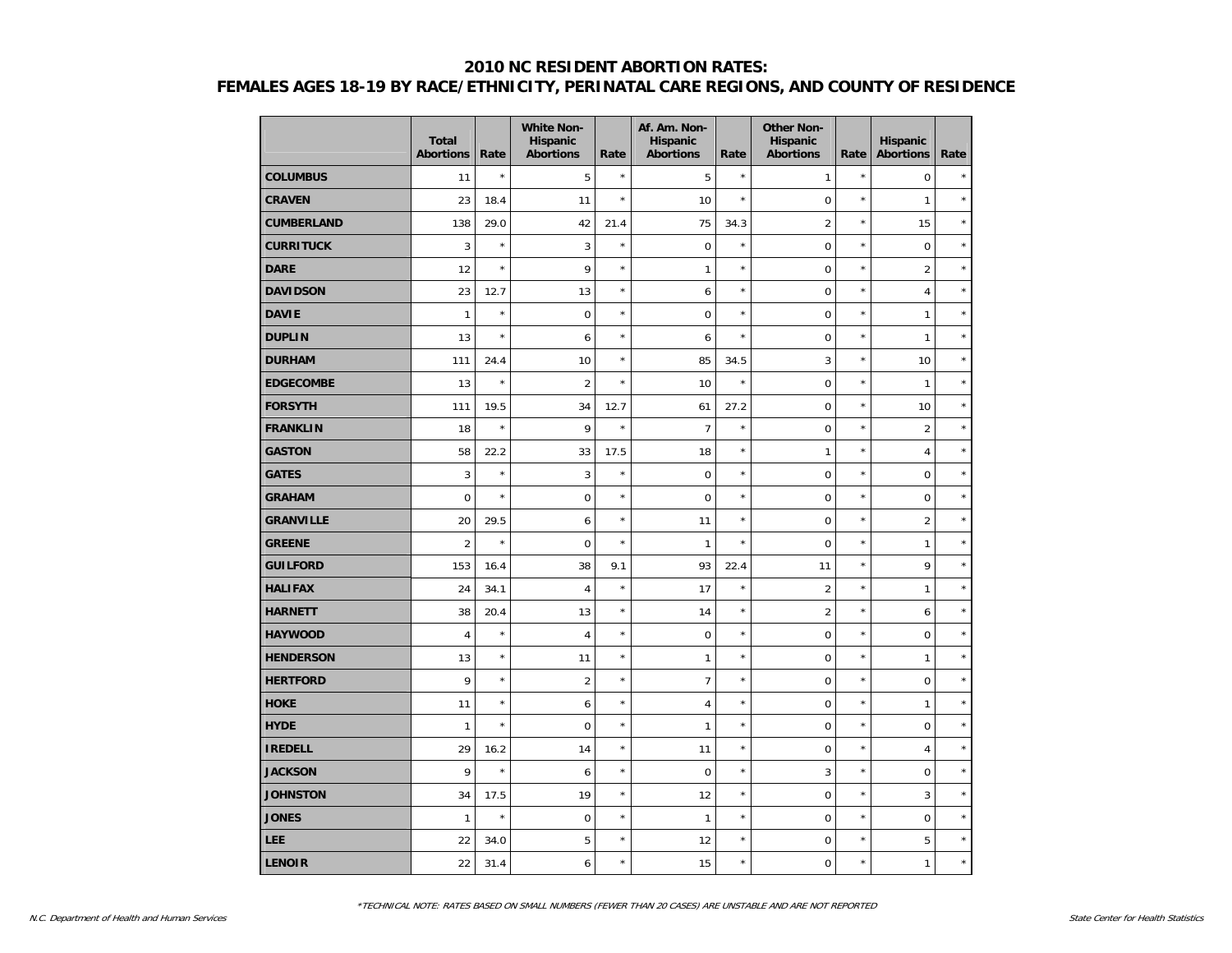|                    | <b>Total</b><br><b>Abortions</b> | Rate    | <b>White Non-</b><br>Hispanic<br><b>Abortions</b> | Rate       | Af. Am. Non-<br>Hispanic<br><b>Abortions</b> | Rate       | <b>Other Non-</b><br><b>Hispanic</b><br><b>Abortions</b> | Rate       | <b>Hispanic</b><br><b>Abortions</b> | Rate    |
|--------------------|----------------------------------|---------|---------------------------------------------------|------------|----------------------------------------------|------------|----------------------------------------------------------|------------|-------------------------------------|---------|
| <b>LINCOLN</b>     | 9                                | $\star$ | 7                                                 | $\star$    | $\overline{2}$                               | $\star$    | $\pmb{0}$                                                | $\star$    | $\mathbf 0$                         | $\star$ |
| <b>MCDOWELL</b>    | 3                                | $\star$ | 3                                                 | $\star$    | $\mathbf 0$                                  | $\star$    | $\mathbf 0$                                              | $\star$    | $\mathbf 0$                         | $\star$ |
| <b>MACON</b>       | $\overline{2}$                   | $\star$ | $\overline{2}$                                    | $\star$    | $\mathbf 0$                                  | $\star$    | $\mathbf 0$                                              | $\star$    | $\mathbf 0$                         | $\star$ |
| <b>MADISON</b>     | $\mathbf{1}$                     | $\star$ | $\mathbf{1}$                                      | $\star$    | $\mathbf 0$                                  | $\star$    | $\mathbf 0$                                              | $\star$    | $\mathbf 0$                         | $\star$ |
| <b>MARTIN</b>      | 6                                | $\star$ | $\overline{2}$                                    | $\star$    | 3                                            | $\star$    | $\mathbf 0$                                              | $\star$    | $\mathbf 0$                         | $\star$ |
| <b>MECKLENBURG</b> | 324                              | 26.7    | 68                                                | 13.4       | 196                                          | 39.3       | 8                                                        | $\star$    | 48                                  | 30.8    |
| <b>MITCHELL</b>    | $\mathbf{1}$                     | $\star$ | $\mathbf{1}$                                      | $\star$    | $\mathbf 0$                                  | $\star$    | $\mathbf 0$                                              | $\star$    | $\mathbf 0$                         | $\star$ |
| <b>MONTGOMERY</b>  | 3                                | $\star$ | $\mathbf{1}$                                      | $\star$    | $\overline{2}$                               | $\star$    | $\mathbf 0$                                              | $\star$    | $\mathbf 0$                         | $\star$ |
| <b>MOORE</b>       | 13                               | $\star$ | 7                                                 | $\star$    | 5                                            | $\star$    | 1                                                        | $\star$    | $\mathbf 0$                         | $\star$ |
| <b>NASH</b>        | 28                               | 23.8    | 5                                                 | $\star$    | 22                                           | 38.8       | $\mathbf 0$                                              | $\star$    | $\mathbf 0$                         | $\star$ |
| <b>NEW HANOVER</b> | 52                               | 13.9    | 37                                                | 12.5       | 10                                           | $\star$    | $\mathbf 0$                                              | $\star$    | $\mathbf{1}$                        | $\star$ |
| <b>NORTHAMPTON</b> | 6                                | $\star$ | 3                                                 | $\star$    | 3                                            | $\star$    | $\mathbf 0$                                              | $\star$    | $\mathbf 0$                         | $\star$ |
| <b>ONSLOW</b>      | 73                               | 26.6    | 41                                                | 21.9       | 24                                           | 55.6       | $\mathbf 0$                                              | $\star$    | 8                                   | $\star$ |
| <b>ORANGE</b>      | 33                               | 7.9     | 13                                                | $\star$    | 11                                           | $\star$    | 1                                                        | $\star$    | $\overline{7}$                      | $\star$ |
| <b>PAMLICO</b>     | $\overline{4}$                   | $\star$ | $\overline{4}$                                    | $\star$    | $\mathbf 0$                                  | $\star$    | $\mathbf 0$                                              | $\star$    | $\mathbf 0$                         | $\star$ |
| <b>PASQUOTANK</b>  | 14                               | $\star$ | $\overline{7}$                                    | $\star$    | 6                                            | $\star$    | 1                                                        | $\star$    | $\mathbf 0$                         | $\star$ |
| <b>PENDER</b>      | 13                               | $\star$ | 10                                                | $\star$    | $\overline{2}$                               | $\star$    | $\mathbf 0$                                              | $\star$    | $\mathbf{1}$                        | $\star$ |
| <b>PERQUIMANS</b>  | $\overline{2}$                   | $\star$ | $\mathbf{1}$                                      | $\star$    | $\mathbf{1}$                                 | $\star$    | $\mathbf 0$                                              | $\star$    | $\boldsymbol{0}$                    | $\star$ |
| <b>PERSON</b>      | 13                               | $\star$ | $\overline{4}$                                    | $\star$    | 8                                            | $\star$    | 1                                                        | $\star$    | $\mathbf 0$                         | $\star$ |
| <b>PITT</b>        | 56                               | 10.6    | 31                                                | 8.7        | 18                                           | $\star$    | $\overline{2}$                                           | ×          | $\overline{4}$                      | $\star$ |
| <b>POLK</b>        | $\overline{7}$                   | $\star$ | 6                                                 | $\star$    | 1                                            | $\star$    | $\mathbf 0$                                              | $\star$    | $\mathbf 0$                         | $\star$ |
| <b>RANDOLPH</b>    | 33                               | 19.7    | 22                                                | 16.7       | $\overline{4}$                               | $\star$    | $\mathbf 0$                                              | $\star$    | $\overline{7}$                      | $\star$ |
| <b>RICHMOND</b>    | $\overline{7}$                   | $\star$ | $\overline{2}$                                    | $\star$    | $\overline{4}$                               | $\star$    | $\mathbf 0$                                              | $\star$    | $\mathbf 0$                         | $\star$ |
| <b>ROBESON</b>     | 31                               | 12.6    | 5                                                 | $\star$    | 9                                            | $\star$    | 15                                                       | $\star$    | $\overline{2}$                      | $\star$ |
| <b>ROCKINGHAM</b>  | 11                               | $\star$ | 3                                                 | $\star$    | $\sqrt{4}$                                   | $^{\star}$ | $\mathbf 0$                                              | $^{\star}$ | $\mathbf{3}$                        | $\star$ |
| <b>ROWAN</b>       | 26                               | 14.6    | 14                                                | $\star$    | 9                                            | $\star$    | $\mathbf 0$                                              | $\star$    | $\overline{2}$                      | $\star$ |
| <b>RUTHERFORD</b>  | 5                                | $\star$ | 5                                                 | $^{\star}$ | $\mathbf 0$                                  | $^{\star}$ | $\mathbf 0$                                              | $^{\star}$ | $\mathbf 0$                         | $\star$ |
| <b>SAMPSON</b>     | 12                               | $\star$ | 6                                                 | $\star$    | $\overline{4}$                               | $\star$    | $\overline{2}$                                           | $\star$    | $\mathbf 0$                         | $\star$ |
| <b>SCOTLAND</b>    | 8                                | $\star$ | $\mathbf{1}$                                      | $\star$    | 6                                            | $^{\star}$ | 1                                                        | $^{\star}$ | $\mathbf 0$                         | $\star$ |
| <b>STANLY</b>      | 5                                | $\star$ | $\overline{4}$                                    | $\star$    | $\mathbf{1}$                                 | $^{\star}$ | $\mathbf 0$                                              | $\star$    | $\mathbf 0$                         | $\star$ |
| <b>STOKES</b>      | 6                                | $\star$ | 5                                                 | $\star$    | $\mathbf 0$                                  | $\star$    | $\mathbf 0$                                              | $\star$    | $\mathbf 0$                         | $\star$ |